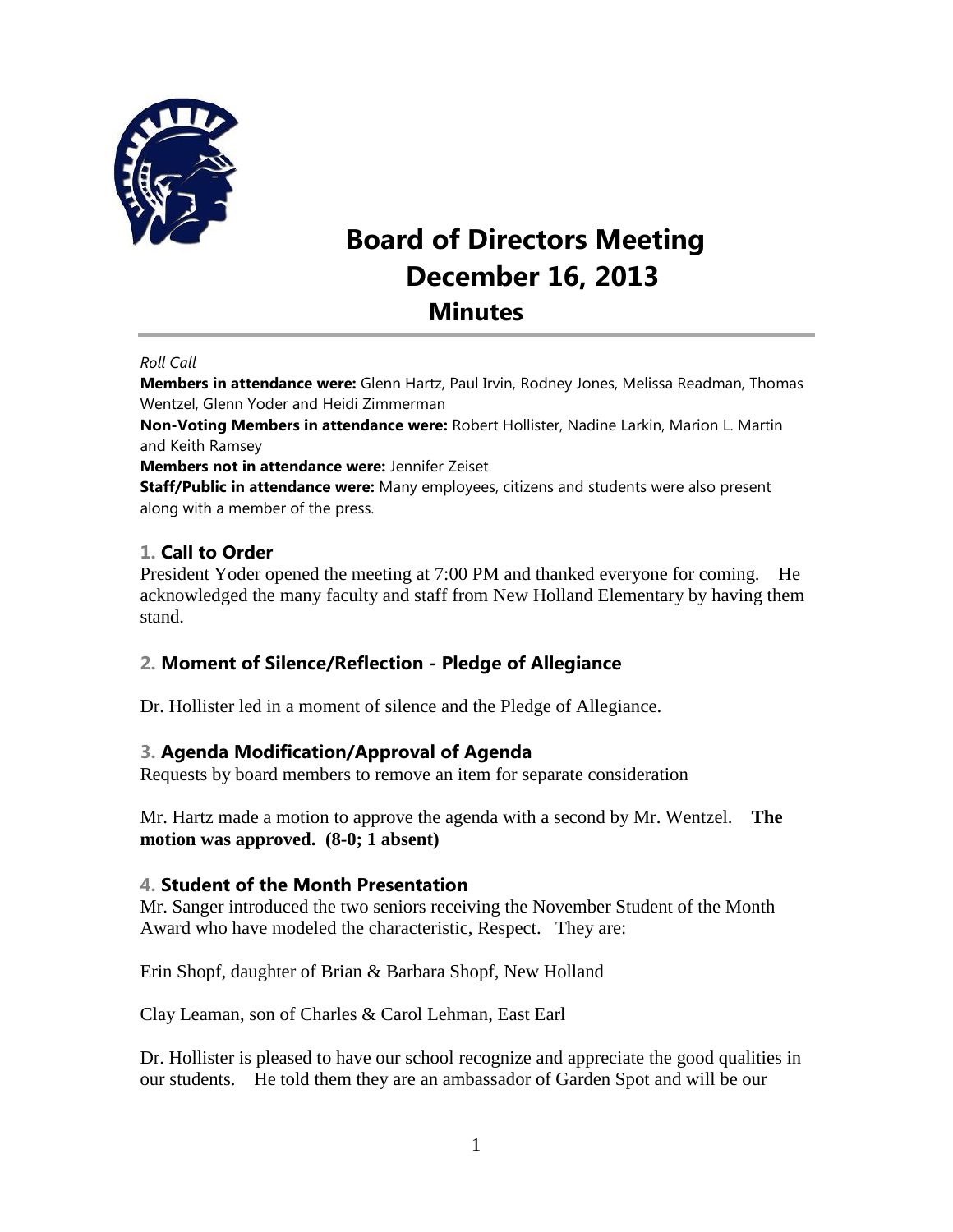representative wherever they go. He reminded them this is an honor, a challenge and a responsibility and urged them to keep pressing on.

## **5. Citizens' Comments**

At this time we will invite public comment on any topic that is within the Board's jurisdiction. Please also note that the public is invited to attend our Committee Meetings where much of the discussion and deliberation of agenda topics is conducted. (Committee Meetings are held in the Community Hall at the Garden Spot Complex at 7 p.m. on the second Monday of the month.)

### Bonita Stone, New Holland

Mrs. Stone was in attendance to represent the Swim Team families and to let the board know the officers will be meeting with Mr. Reitnouer (Athletic Director) and Mr. Sanger (High School Principal) to enlist their support to get swimming as a Garden Spot sport, rather than just a club sport. Their main reason is for the students' recognition rather than financial. They have grown substantially over the last five years with 105 students on the summer team and 70 students on their winter team. She would like the board's support when it comes time to the February budget review.

### Kim Eby, New Holland

She shared appreciation to those in leadership and said a prayer.

## **6. Special Presentations**

**6.1** Mr. Matt Sanger, High School Principal - New Class Rank and Class Weighting Protocols

Mr. Sanger shared with the board a presentation using PowerPoint to explain the present systems of Class Rank and Class Weight along with new proposals for changing the system.

He then discussed the two separate proposals that would be starting with the class of 2017 and beyond.

## **Proposal for Class Rank:**

- Revise Policy #214
- Eliminate the CRI (Class Rank Index)
- Determine Senior Class Rank by GPA (Grade Point Average) = Quality Points/Total Credits
- Identify the Valedictorian and Salutatorian as outlined above as long as students have met the 28 credit requirements to graduate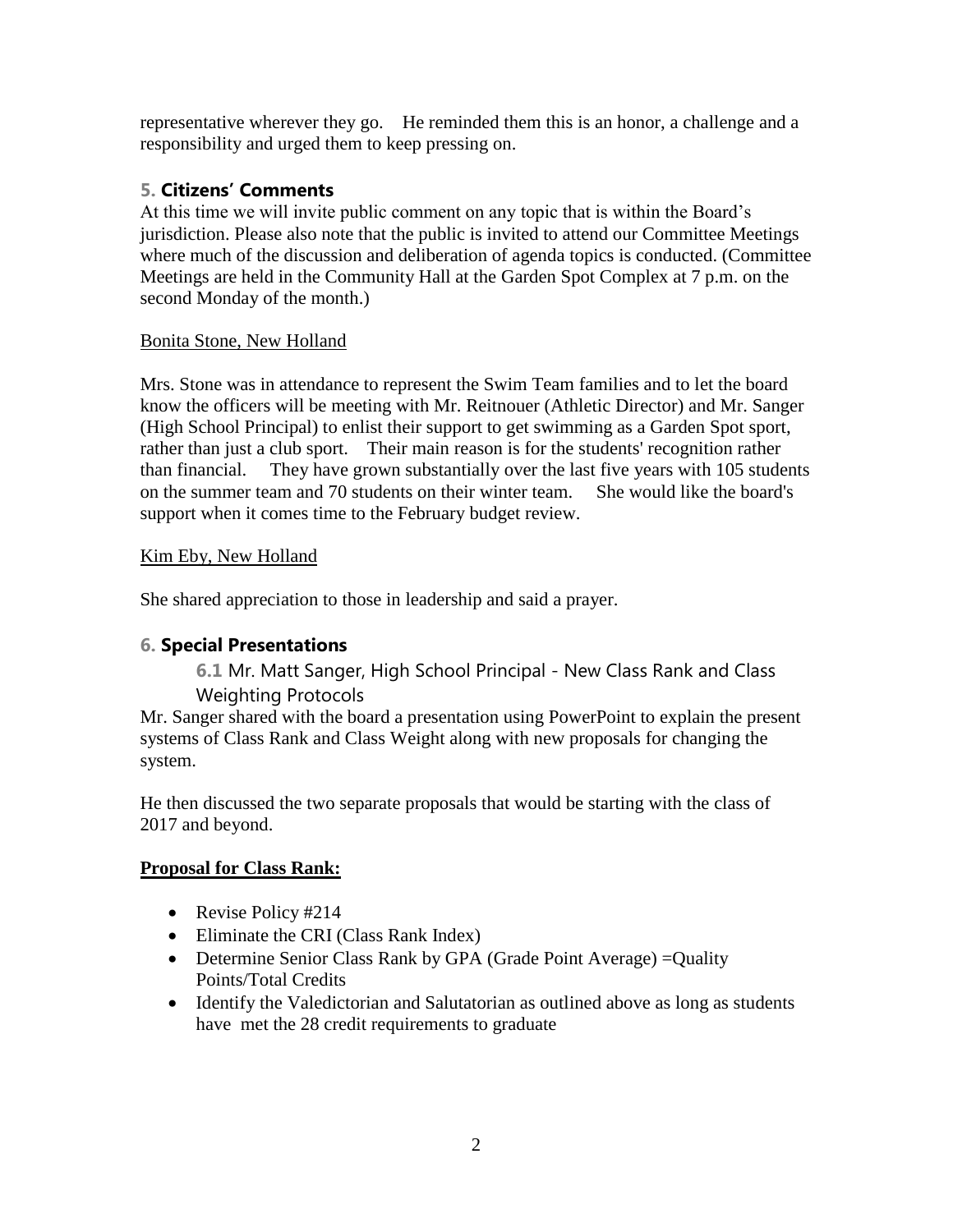#### **Proposal for Class Weight:**

- Expand our current weighted courses to include Dual Enrollment (College in the High School) Courses for the class of 2017 and beyond.
- Establish a weighting system for the class of 2017 and beyond that aligns with the industry standard. One that rewards hard work, promotes cognitive challenge among all students and encourages our best and brightest students to work hard and grow.

A short discussion followed these presentations on the pros and cons of the way the system works.

**6.2** Dr. Sue Sneath, New Holland Principal - New Holland Program Dr. Sneath introduced the two presentations her teachers will be presenting: K-Pets (Therapy Dogs) and Girls on the Run (GOTR)

### **K-Pets:**

Teachers Sherry Lowe (4th grade) and Alice Via (1st grade) shared with enthusiasm how these dogs (K-Pets) in the classrooms are creating an environment for oral reading that is non-judgmental for their students. The students like to read to the dogs - Calvin, Max and Oscar. It is more than just excitement though, they are seeing results. A video of the dogs and the students was shown, along with letters the students wrote sharing their love for these dogs. Dr. Sneath commented that 1st grade data from years past, regularly indicated oral reading fluency declined the second half of first grade. If we see any jump in the data, the only difference will be the dogs. They are excited to find out and will give the results to the board at the end of the year.

#### **Girls on the Run:**

The following six teachers approached Dr. Sneath asking if they could be trained to be the coaches for this initiative: Coleen Davenport, Meghan Duffey, Erin Gaffney, Dawn Mergenthaler, Laura Mitchely and Heather Shranz

They were pleased for their first year to have a 3rd & 4th grade team as well as a 5th  $\&$ 6th grade team.

The program began in 1996 by Molly Barker with just a few girls teaching them to embrace their individuality. Today, over 130,000 girls are involved with GOTR. The teachers were trained at F&M and met two times a week for 12 weeks. Each session with the girls begin with a lesson from the curriculum (The Girls Box) and then a workout follows with each one setting their own personal goals. The program is amazing and they are seeing these girls become confident and successful. The final challenge was a 5K race at Millersville University which every girl completed along with their assigned running buddy. We again were shown a video of the girls and their activities.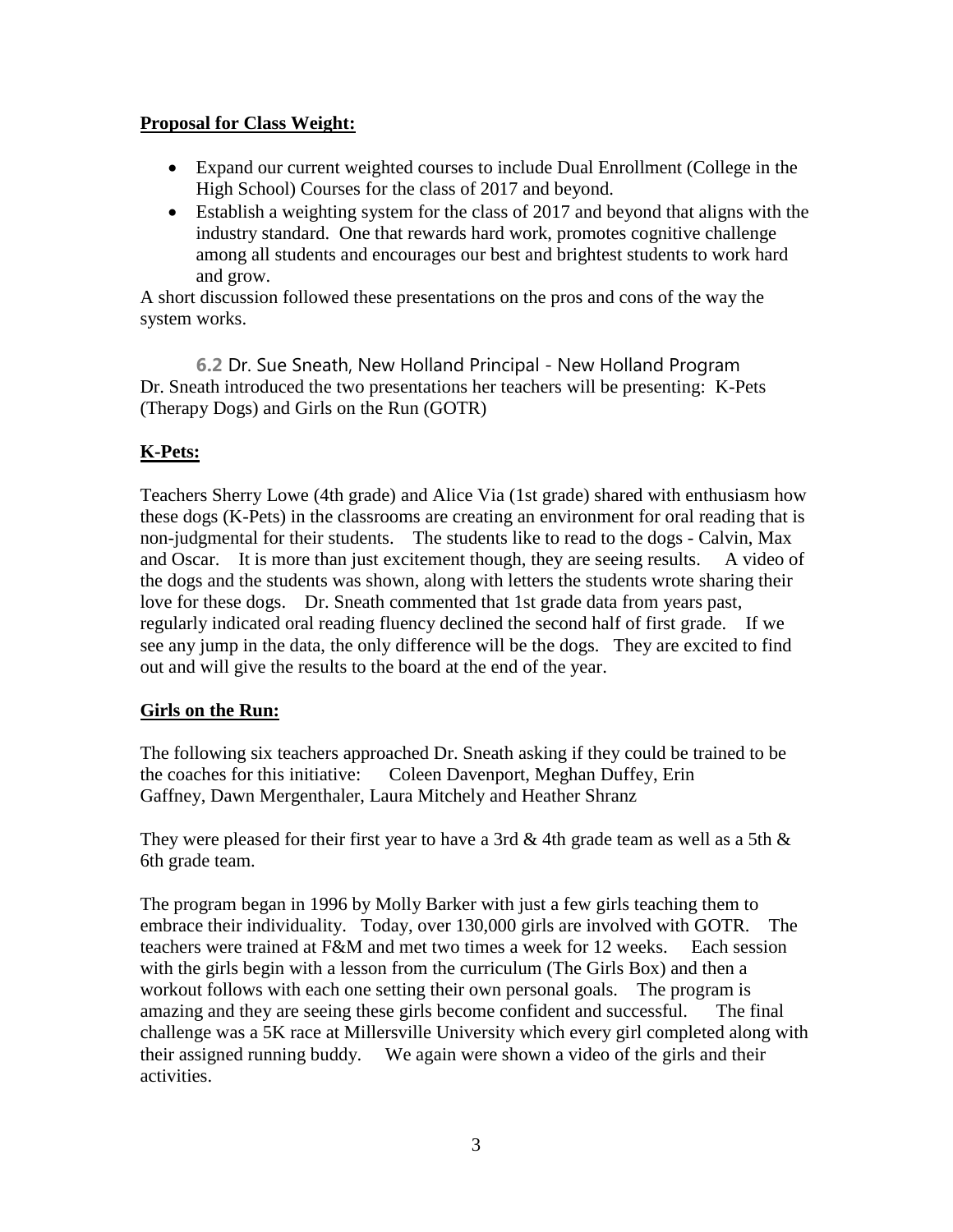## **7. Consent Agenda**

Items listed under the *Consent Agenda* section of our Board Meeting Agenda are considered to be routine and are acted on by the Board in one motion. There is no Board discussion of these items individually prior to the Board vote unless a member of the Board requests that a specific item be removed from the Consent Agenda. Requests to remove an item from the Consent Agenda will be accepted at agenda section 3. Agenda Modification/Approval of Agenda. (Requests to remove an item for separate consideration*).* Items Removed from the Consent Agenda will be moved to agenda section "Action Items."

#### Mr. Hartz made a motion to approve the consent agenda with a second by Mr. Wentzel. **The motion was approved. (8-0; 1 absent)**

- **7.1** Approval of Minutes
- **7.2** Treasurer's Report
- **7.3** Bills Paid
- **7.4** Cafeteria Fund Treasurer's Report
- **7.5** Investments
- **7.6** Student Activity Account
- **7.7** Personnel Report
- **7.8** Approve Budgetary Transfers
- **7.9** Approval of Change Orders for the Brecknock Project that were signed by the Chief of Finance & Operations
- **7.10** Approval of 2014-15 Budget Calendar
- **7.11** Approve Per Capita Tax Exonerations

#### **8. Action Items**

**8.1** Items Removed from Consent Agenda for Separate Consideration

**9. Reports**

## 9.1 **Lancaster County Tax Collection Bureau**

No meeting this month.

## **9.2 Lancaster-Lebanon IU 13**

Mr. Irvin reported they met December 11th.

The following were approved:

- \$4.7 million dollars in disbursements
- 2 Business Services Contracts
- 1 Early Childhood & Special Educations Services Contract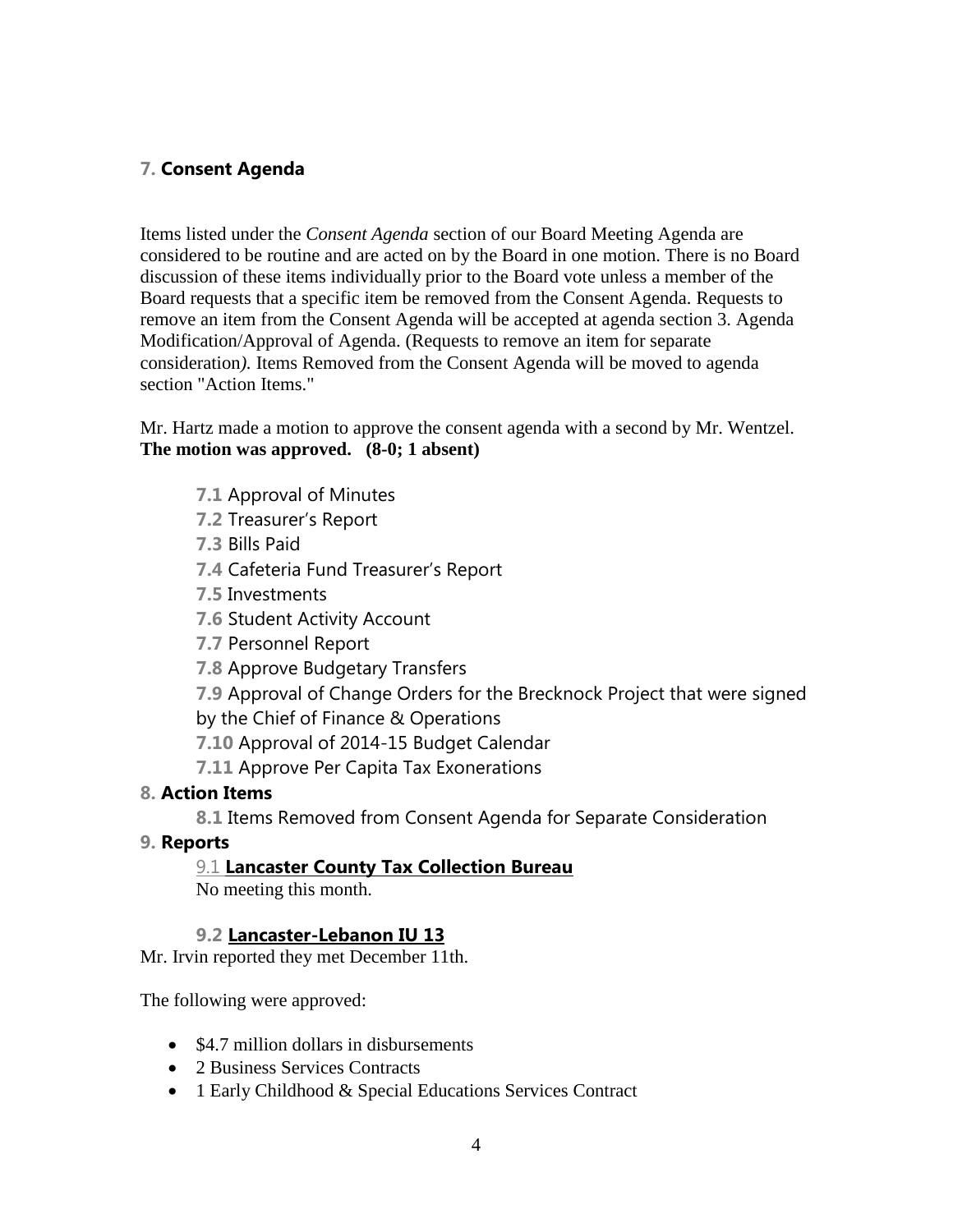- 3 Instructional Services Contracts
- 1 Technology Services Contract
- 7 resignations; 1 retirement; 1 termination; 9 new hires; 15 changes and 4 leave of absences

Each of you should have received the *Helping Districts Helping Students* brochure. Please be sure to check out what the IU is doing.

## **9.3 Lancaster CTC**

Mrs. Readman reported the JOC met December 9th to have their Re-Organization Meeting. Dr. Gerald Huesken was elected to be the new Superintendent of Record. Several other things happening she shared in her report was:

- Student tours for junior students was held in December
- Skills USA District Competition will be held January 20th
- HOSA is gearing up for their competition in the Health Field
- State Assessment for Nursing Students went very well. Currently they have 46 students and once a month these students are job shadowing and love it.
- Updated the numbers for Adult Education 136 students (2013-14) and 63 (2012- 13)
- Mrs. Readman has a copy of the audit if you would like to see it. There were 3 findings that are being corrected.
- She passed the annual Christmas Card from the LCCTC around. This year it was designed by student Sarah Engle.

## **9.4 Legislative**

Mr. Wentzel reported the following items:

- Discussed issue of Property Tax Reform SB 76
- House Bill 1738 Basic Education Funding to include poverty, ESL students and rural considerations
- Keystone Exams House Bill 1506 would delay the time frame for implementation. Eventually the exams would be required for graduation by 2020-21
- House Bill 1424 will require school districts to offer Holocaust and genocide instruction. Along with this teaching, schools must offer the instructors inservice training to teach. PSBA has concerns with the mandatory instruction.
- Special Education Funding Commission released its report to recommend the General Assembly adopt a new formula that includes factors reflecting students needs based on three cost categories - low, moderate and high.
- Reported Ryan Aument is also in the race for State Representative to replace Mike Brubaker